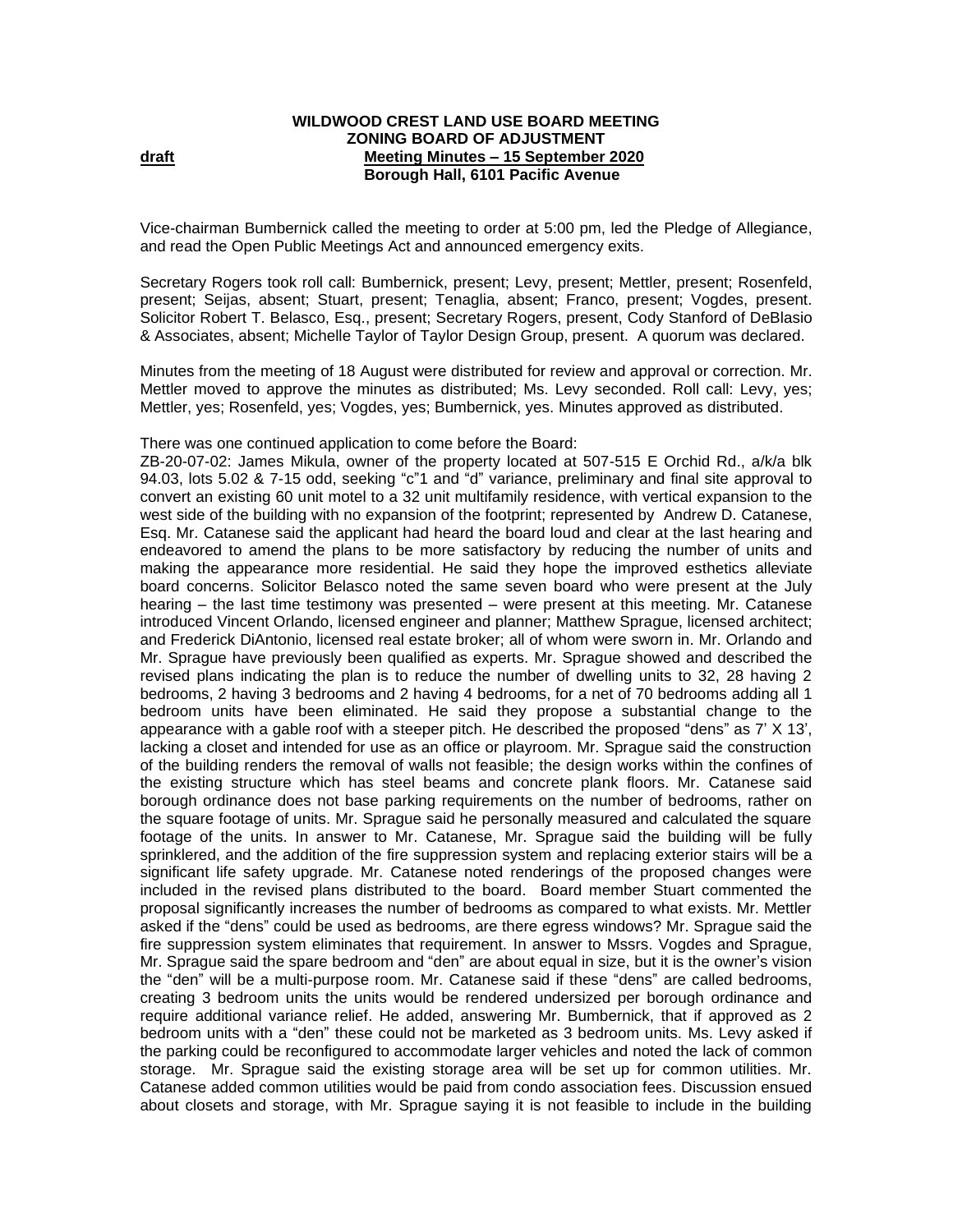because of the existing partition walls. Answering Mr. Mettler, Mr. Sprague said laundry facilities will be located in a detached building and in space on the first floor. Mr. Bumbernick noted storage needs are more demanding in a residential unit than in a motel. Frederick DiAntonio, real estate broker, testified about marketing the units saying "condo-tel" units are difficult to finance and attract lower income clientele, whereas the proposed residential units with high-end fixtures and finishes would sell for a higher price and attract buyers in a higher income bracket more in keeping with Wildwood Crest. Problems with condominium owned motels were discussed, including the restrictions on rental periods; requirements to maintain maid service, operate a front desk and buyer perception of what the unit truly is. Board Planner Michelle Taylor added often "condo-tels" abandon the front desk and services and skirt the ordinance. Mr. Catanese opined the cleaner way to go about this is the conversion to residential use. Mr. Orlando testified this is about balance as to the best use of the property saying there are three options – the first is condo conversion of the existing motel, the second is demolition of the existing motel and constructing a new multi-family building which could contain seventeen residential units each with 3500 – 3800 square feet and four or five bedrooms yielding possibly eighty-six bedrooms, increased lot coverage and increased height as approvable through CAFRA; the third alternative is rehabilitate the existing building which is crying out for upgrade, creating thirty-two residential units making cosmetic improvements and life safety improvements. He opined the third is the best option for the borough. Mr. Orlando described the proposed improvements including enhanced esthetics of the building, upgrades to the sidewalk, parking and fencing. Addressing the parking situation, he said increasing to a 9' width would eliminate 15-16 spaces; parking will remain the same with each unit assigned one spot and smaller spots designated as compact car parking. Remaining spots will be open for additional vehicles or visitor parking. He said the applicant will work and coordinate with the borough engineer. He opined the board should consider the balance. Mr. Catanese added multi-family is a permitted use in the zone. Mr. Orlando said the building has good bones and thirty-two is the least number of units feasible. Mr. Orlando said his testimony regarding satisfying the purposes of the act remains valid and took exception to the report of planner Michelle Taylor. Addressing the negative criteria, Mr. Orlando said there is no detriment to the zone plan as it is a permitted use, and no detriment to the neighborhood. Solicitor Belasco cited correspondence from Michael Jdziniak, special counsel to the borough for affordable housing, saying converting this building to residential use does not affect the fair share housing numbers, however, the project will be obligated to pay the fair share housing development fees. Mr. Catanese said the applicant agrees to that condition. Mr. Orlando said the proposed

development would yield an approximately \$300,000,000.00 ratable. Mr. Vogdes asked about the condition of the building and if it is currently condemned. Secretary Rogers (who is also the technical assistant to the construction official) said the Construction Dept has not condemned the structure, but it cannot currently be occupied as it is in violation with the Fire Prevention Dept. Answering Mr. Mettler regarding condominium motels, Mr. Orlando reiterated the three options he presented earlier. Mr. Mettler noted if the number of units were reduced to twenty-eight, parking would be sufficient. Mr. Orlando replied there is less parking demand with a residential use. Mr. Catanese said their presentation was finished, but he reserved the right to summarize.

Cody Stanford of DeBlasio and Associates, and Michelle Taylor of Taylor Design Group, board professionals, were sworn in. Mr. Stanford read the engineer's report into the record and asked if the "dens" were considered bedrooms additional variance relief would be needed. Mr. Catanese said the applicant agrees to the conditions of the report. Mrs. Taylor asked if conversion to condominium hotel would require the installation of a kitchen in each unit. Mr. Sprague replied he is uncertain. Mrs. Taylor asked to clarify the record regarding the number of rooms saying the tax records and fire prevention dept records show fifty-seven rooms and one owner's suite. She read the "condo-tel" ordinance into the record. Mrs. Taylor added if the "dens" are regarded as bedrooms, approximately seventy-eight bedrooms would exist on site. Solicitor Belasco said there is concern among the board members as to the designation of these rooms and suggested polling the board. Mr. Catanese requested a five minute recess to consult with his client and team. Granted.

Upon reconvening, Mr. Catanese said his client is willing to designate the "dens" as bedrooms. Mrs. Taylor continued saying the site plan is missing several components including storage facilities, bicycle parking, street furniture. The planner's report is attached hereto and made part